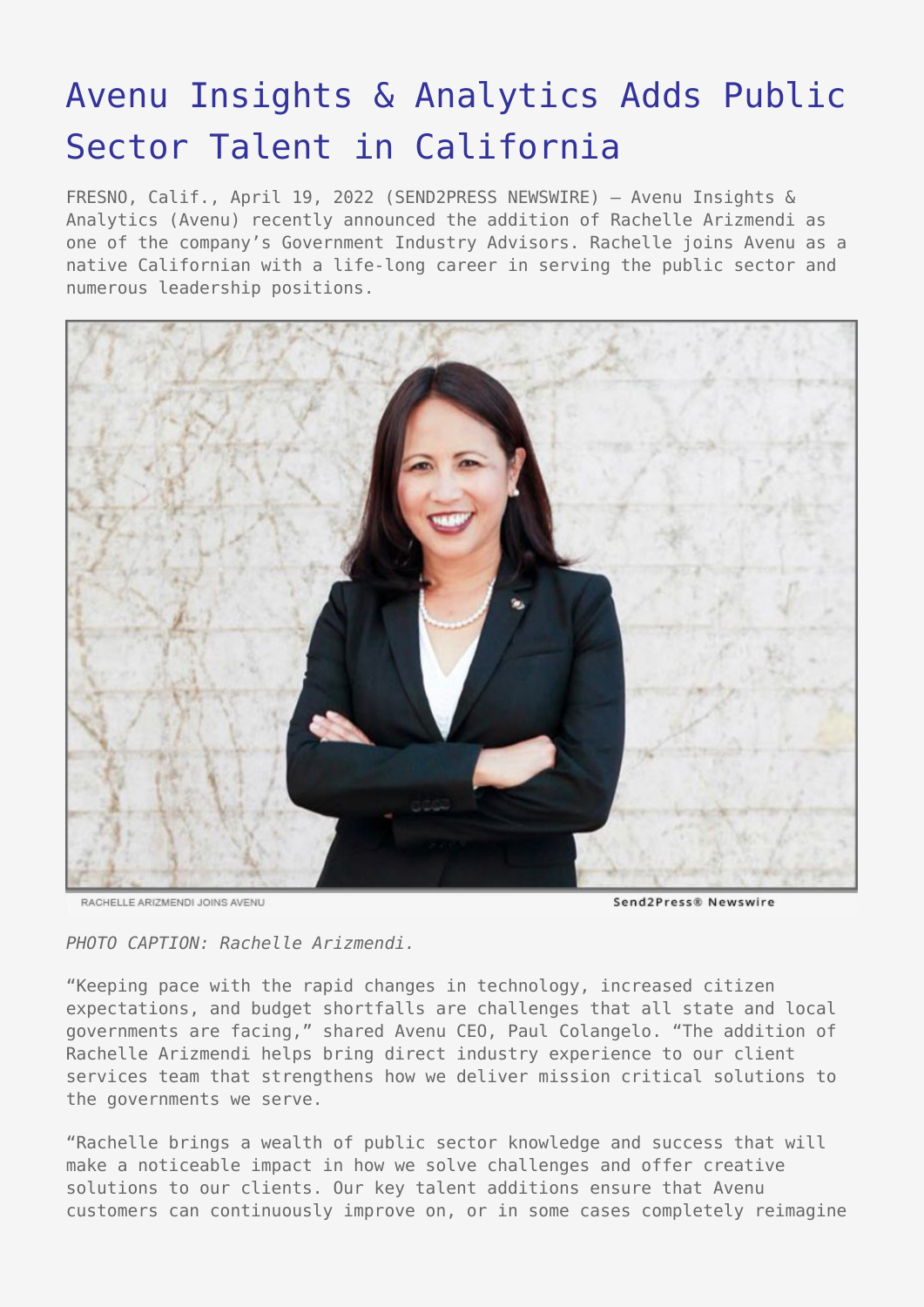their goals and capabilities in serving their communities."

Rachelle was first elected to California's Sierra Madre City Council in 2014 and re-elected in 2018. Her commitment and drive to improve the community led to being selected by her colleagues to serve as Mayor in 2017 and again in 2020. Currently, she is a California Governor appointee for the Department of Food & Agriculture Board and serves as the Board President of the Asian American Pacific Island Equity Alliance, Board Co-Chair of the National Coalition of Asian Pacific Association of Community Development, Board Secretary for Child360, and First Vice-President of the League of California's Cities Women's Caucus Board.



Send2Press® Newswire

Additionally, Rachelle has dedicated herself to PACE (Pacific Asian Consortium in Employment) for the last 22 years, with the last six as Vice President and COO. PACE is a non-profit community development organization that serves over 40,000 people every year in areas of job training and employment, business development, environment & energy, affordable housing, and early childhood education.

When asked about her transition to Avenu, Rachelle responded, "Avenu is dedicated to helping state and local governments maximize revenue and optimize the way they operate. My life has been built around serving others and joining the team is truly an extension of that. I am fortunate to